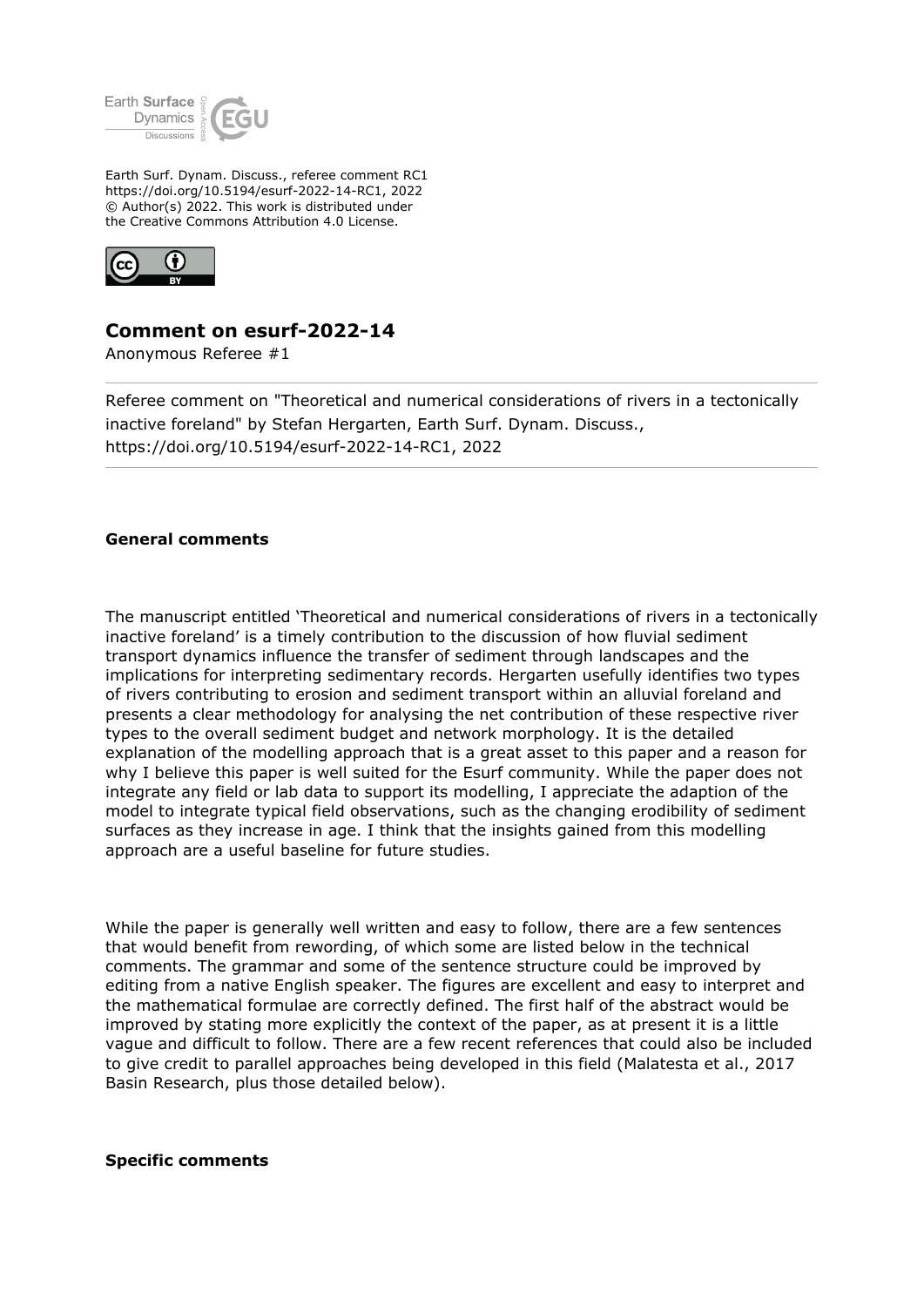In the introduction, it would be useful to explicitly define what you mean by steady state in the context of this work and why this definition is relevant.

The expectation of high concavity values  $(>1)$  for these alluvial rivers was surprising for me, as I am not aware of these values being frequently observed in natural alluvial rivers (c.f. Wickert and Schildgen 2019 ESurf). Why is this model formulation acceptable for this case?

I think the absence or distribution of accommodation space generation in the model needs to be specified and considered. The low deposition rates along the carrier rivers are perhaps to be expected if there is no accommodation space available for the sediment to be deposited in. I am wondering how the net fluxes and the interactions between the carrier and redistributing channels would shift as an accommodation space is defined. This maybe something to mention in the future work section of the conclusions as it has important implications for understanding the generation of physical and measurable parameters such as downstream grain size fining trends along alluvial rivers (for example, see Harries et al., 2019 ESPL). For the reference case in this paper, I would expect that any size-selective grain size fining that would occur along the length of the carrier rivers would be solely introduced by the integration or recycling of older sediments by redistributing channels or the migration of carrier channels.

Recent work has demonstrated that sediment transport along alluvial rivers is a nonlinear process, even at millennial timescales (Carretier et al., 2019 Sci Rep, Sinclair et al., 2019 Geology). In which case, net sediment transfer is not well characterised by mean values. It might be worth mentioning this work in the introduction and highlighting the usefulness of the reduced complexity approach presented. The observation that the storage time of sediment in the fan surfaces is highly variable and dependant on the distance between channels (section 9) aligns well with the findings of Carretier et al. (2020 EPSL).